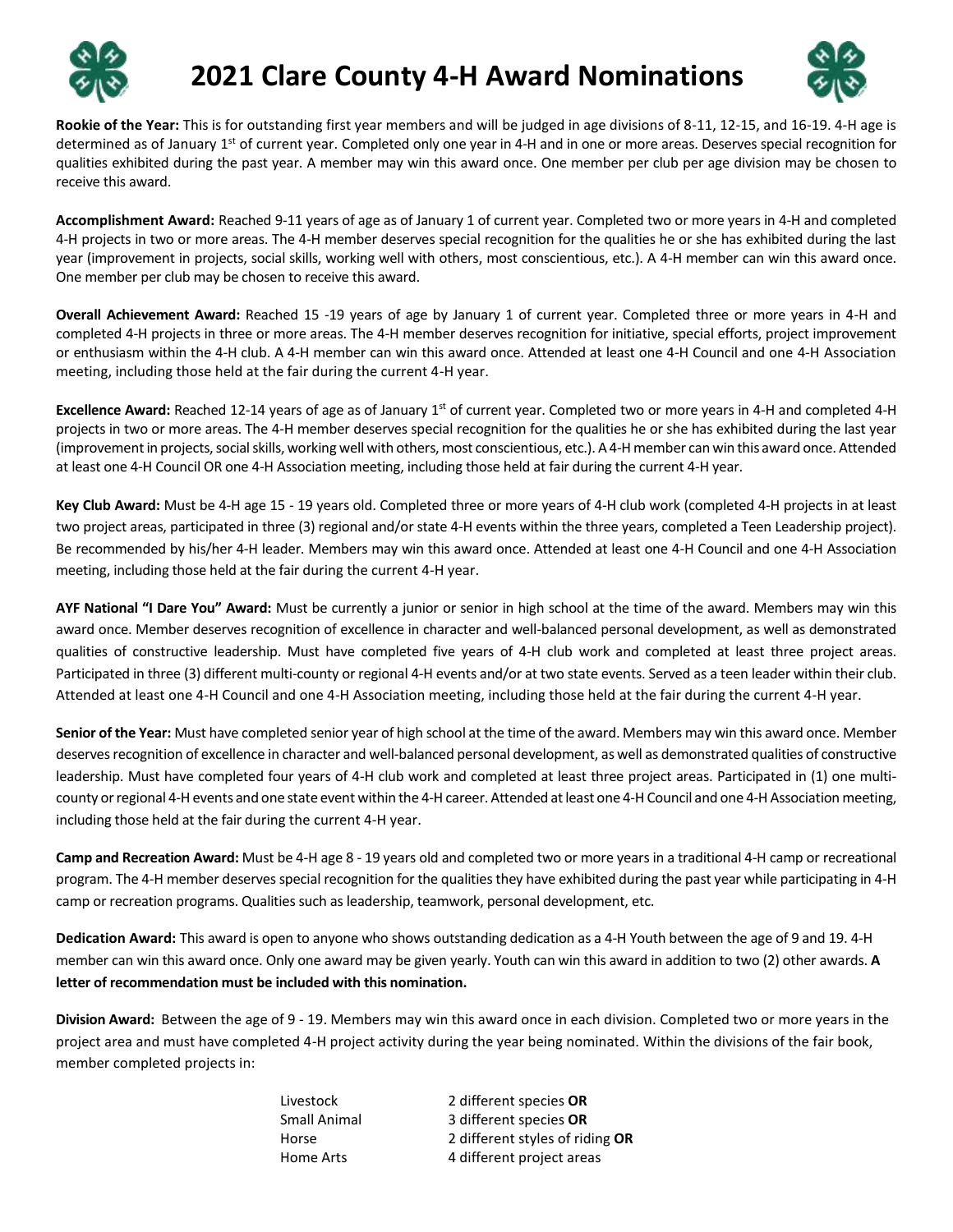



**County Medals:** Member must be 4-H age 13 to 19. Completed two or more years in the project area and must have completed 4-H project activity during the year being nominated. Members may win a county medal for a project area only once. Members may be nominated for no more than two award medal categories. One medal will be awarded for every ten forms received per category, and only to those who the committee decides has made significant accomplishments in that area. Information given on the application should *only* be for the project medal applying for and youth must have completed a 4-H project in this category in Clare County 4-H. Youth who win a County Medal Award will be automatically nominated for the State 4-H Award in the corresponding category.

County Medal Award Categories:

- Beef Science Biological Science Birds & Poultry Science Civic Engagement Communications & Expressive Arts Companion Animal Science Consumer & Family Science
- Diary Science Environmental & Earth Science Equine Science Goat Science Shooting Sports Healthy Lifestyles Leadership & Personal Development
- Plant Science Rabbits & Cavy Science Sheep Science Swine Science Technology & Engineering

**4-H Leader of the Year:** Must be a 4-H Leader for five or more years. Must be or have been an active member of an association or council for at least one year during their experience. Leaders may win this award once. Up to two awards will be given yearly. **A letter of recommendation must be included with this nomination.**

**4-H Parent of the Year:** The nominee **cannot** be a 4-H leader. Must be a parent or guardian of a 4-H member. Must have helped at the fair in the Food Stand or Milk Booth during the current year. Parent(s) or guardian(s) may win this award once. **A letter of recommendation must be included with this nomination.**

**The Sherry E. Landon 4-H Family of the Year:** Sherry E. Landon loved everything about 4-H and especially loved seeing all of the families getting involved in the program together. This award will be given to a dedicated 4-H family in memory of Sherry E. Landon. Family must have one or more youth that have been an active member for two or more years. Throughout the whole 4-H year, the family should work together as a unit to support the 4-H program through a variety of outlets including but not limited to, volunteering for and on behalf of the program, promoting the program in a positive manner and by being actively involved in 4-H. A family household can win this award once. **A letter of recommendation must be included with this nomination.**

**4-H Alumni of the Year:** Need to be a current or past 4-H leader or volunteer. Must be a former 4-H member. This person is contributing to the county program as a leader, resource person, council member, committee member, or in some other way that makes a significant impact on a part of the county program. **A letter of recommendation must be included with this nomination.**

**Friend of 4-H Award**: Open to businesses, organizations, or individuals who have contributed in goods, service, or monetary support to the total Clare County 4-H program. Exceptions are: Market livestock buyers and those who contribute to an individual 4-H club. Those eligible for the award are on-going supporters of the 4-H program in the county. Exceptions to this could be made by 4-H Council, if circumstances warrant. Business and individuals may win no more than once every five years. Up to two awards will be given yearly. Winners will be invited as guest to the 4-H Awards Ceremony and we be presented with a plaque. **A letter of recommendation must be included with this nomination.**

**4-H Club of the Year:** Must currently be a Clare County 4-H club for at least two years. Must have five or more members from three different families. Must have held business meetings where officers run part or all of the meeting. Some members of the club must have participated in a 4-H community service project. The club must have participated in special activities outside of the club related to 4-H. The club must have helped at the fair and in the 4-H Foodstand or Milk Booth. **A letter of recommendation must be included with this nomination.**

**4-H Ambassador**: Youth must be 4-H age 8 to 19 during the upcoming 4-H year and ambassadorship is awarded in the follow age categories: 8-11, 12-15, and 16-19. Ambassadors spend the 4-H year representing Clare County 4-H in various formats including attending parades and community events, reciting the pledges at 4-H events, serving as a master of ceremony during the 4-H Fall Awards Celebration, and other responsibilities as they arise. Youth nominated to be an ambassador will receive an application and will schedule an interview with a panel of judges who will ultimately decide who will receive the title of 4-H Ambassador(s).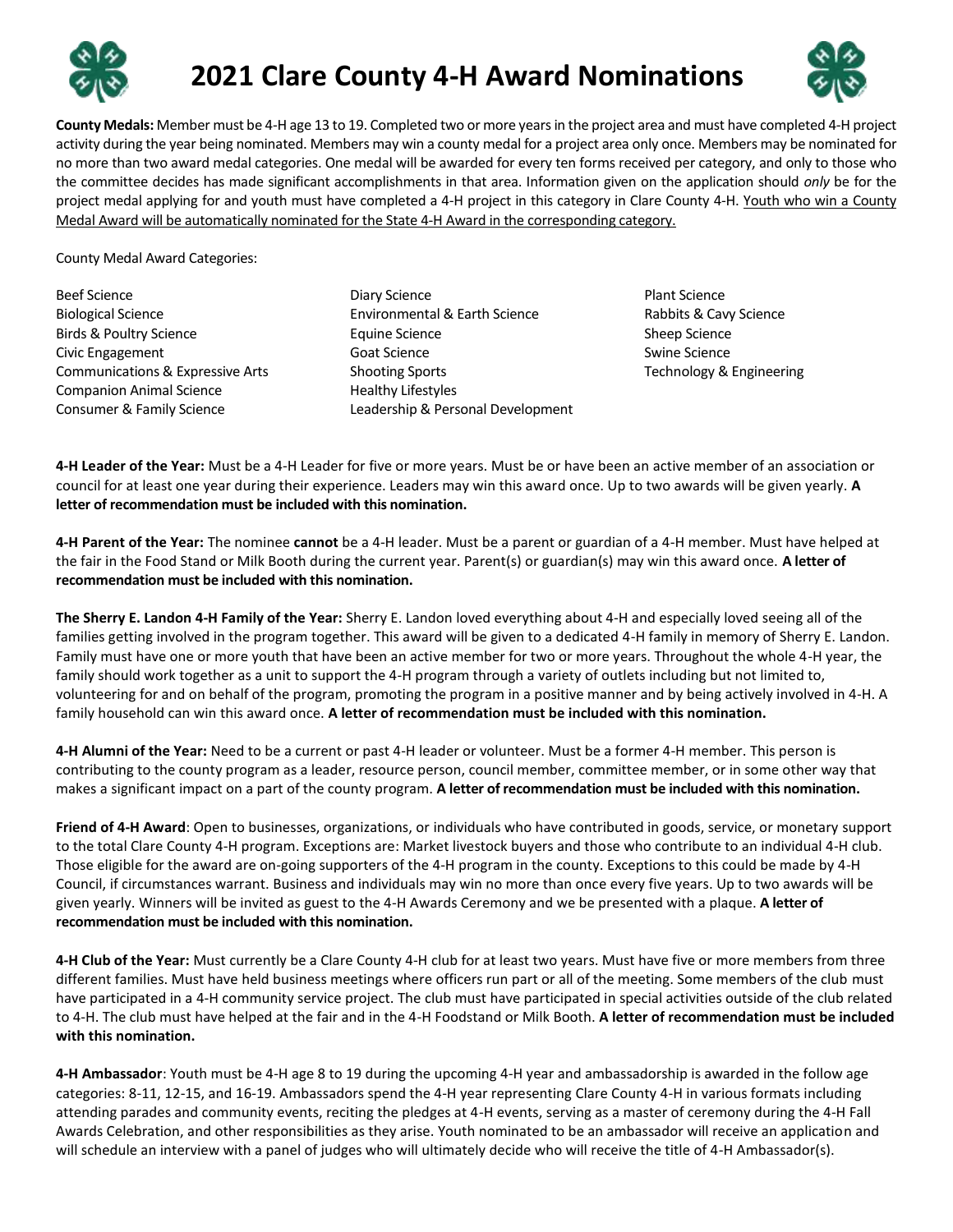



| Name of Person Making Nominations: _________                                                                                                                                                                                                                                                                                                                                                                                    |  |  |  |  |
|---------------------------------------------------------------------------------------------------------------------------------------------------------------------------------------------------------------------------------------------------------------------------------------------------------------------------------------------------------------------------------------------------------------------------------|--|--|--|--|
| Note: You may attach additional pages if necessary<br>Complete and return by Tuesday, August 31, 2021, to the Clare County MSU Extension Office 225 W. Main<br>St. Harrison, MI 48625<br>**Youth may be nominated for many different awards; however, each youth is eligible to win only two (2) awards.<br>Youth nominated for an award will be sent and application to fill out and return**<br>Use blue or black ink please! |  |  |  |  |
| <b>Rookie of the Year</b> ( $1st$ year in 4-H)                                                                                                                                                                                                                                                                                                                                                                                  |  |  |  |  |
| Age 8 to 11                                                                                                                                                                                                                                                                                                                                                                                                                     |  |  |  |  |
|                                                                                                                                                                                                                                                                                                                                                                                                                                 |  |  |  |  |
|                                                                                                                                                                                                                                                                                                                                                                                                                                 |  |  |  |  |
| Age 12 to 15                                                                                                                                                                                                                                                                                                                                                                                                                    |  |  |  |  |
|                                                                                                                                                                                                                                                                                                                                                                                                                                 |  |  |  |  |
|                                                                                                                                                                                                                                                                                                                                                                                                                                 |  |  |  |  |
| Age 16 to 19                                                                                                                                                                                                                                                                                                                                                                                                                    |  |  |  |  |
|                                                                                                                                                                                                                                                                                                                                                                                                                                 |  |  |  |  |
|                                                                                                                                                                                                                                                                                                                                                                                                                                 |  |  |  |  |
| Accomplishment Award (age 8 to 11, 2 or more years, 2 or more projects)                                                                                                                                                                                                                                                                                                                                                         |  |  |  |  |
|                                                                                                                                                                                                                                                                                                                                                                                                                                 |  |  |  |  |
|                                                                                                                                                                                                                                                                                                                                                                                                                                 |  |  |  |  |
|                                                                                                                                                                                                                                                                                                                                                                                                                                 |  |  |  |  |
| Overall Achievement Award (age 15 to 19, 3 or more years, 3 or more project areas)                                                                                                                                                                                                                                                                                                                                              |  |  |  |  |
|                                                                                                                                                                                                                                                                                                                                                                                                                                 |  |  |  |  |
|                                                                                                                                                                                                                                                                                                                                                                                                                                 |  |  |  |  |
| Excellence Award (age 12 to 14, 2 or more years, 2 or more projects)                                                                                                                                                                                                                                                                                                                                                            |  |  |  |  |
|                                                                                                                                                                                                                                                                                                                                                                                                                                 |  |  |  |  |
|                                                                                                                                                                                                                                                                                                                                                                                                                                 |  |  |  |  |
| 4-H Key Club Award (age 15 to 19, 3 or more years of club work)                                                                                                                                                                                                                                                                                                                                                                 |  |  |  |  |
|                                                                                                                                                                                                                                                                                                                                                                                                                                 |  |  |  |  |
|                                                                                                                                                                                                                                                                                                                                                                                                                                 |  |  |  |  |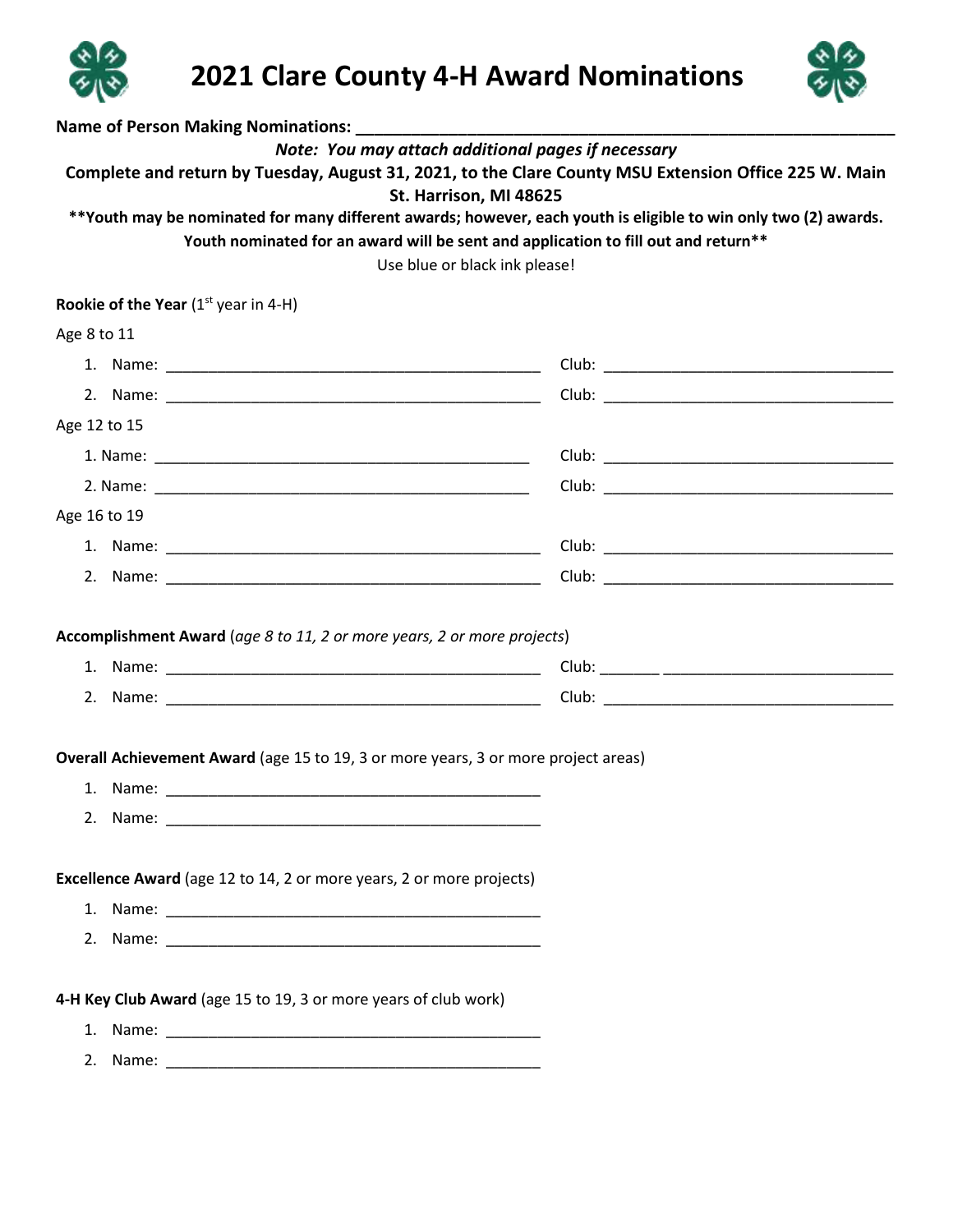



**I Dare You Award** (High School Junior or Senior, 5 years of club work, 3 project areas, 3 or more project areas, 3 different multi-county or regional 4-H events and/or at two state events, teen leader within club, Attended at least one 4-H Council and one 4-H Association meeting)

|                         | Senior of the Year (Completed senior year of high school at the time of the award. 4 years of 4-H club work, 3 project areas,<br>1 multi-county or regional 4-H events and 1 state event, 1 4-H Council and one 4-H Association meeting) |  |
|-------------------------|------------------------------------------------------------------------------------------------------------------------------------------------------------------------------------------------------------------------------------------|--|
|                         |                                                                                                                                                                                                                                          |  |
|                         |                                                                                                                                                                                                                                          |  |
|                         | Camp and Recreation (age 8 to 19, 2 or more years in this project area)                                                                                                                                                                  |  |
|                         |                                                                                                                                                                                                                                          |  |
|                         |                                                                                                                                                                                                                                          |  |
|                         | Dedication Award (age 9 to 19, Letter of Recommendation)                                                                                                                                                                                 |  |
|                         |                                                                                                                                                                                                                                          |  |
|                         |                                                                                                                                                                                                                                          |  |
|                         | Division Awards (age 9 to 19)                                                                                                                                                                                                            |  |
| Livestock (2 species)   |                                                                                                                                                                                                                                          |  |
|                         |                                                                                                                                                                                                                                          |  |
|                         |                                                                                                                                                                                                                                          |  |
|                         | Small Animal (3 species)                                                                                                                                                                                                                 |  |
|                         |                                                                                                                                                                                                                                          |  |
|                         |                                                                                                                                                                                                                                          |  |
| Horse (2 riding styles) |                                                                                                                                                                                                                                          |  |
|                         |                                                                                                                                                                                                                                          |  |
|                         |                                                                                                                                                                                                                                          |  |
|                         | Home Arts (4 project areas)                                                                                                                                                                                                              |  |
|                         |                                                                                                                                                                                                                                          |  |
|                         |                                                                                                                                                                                                                                          |  |

2. Name: \_\_\_\_\_\_\_\_\_\_\_\_\_\_\_\_\_\_\_\_\_\_\_\_\_\_\_\_\_\_\_\_\_\_\_\_\_\_\_\_\_\_\_\_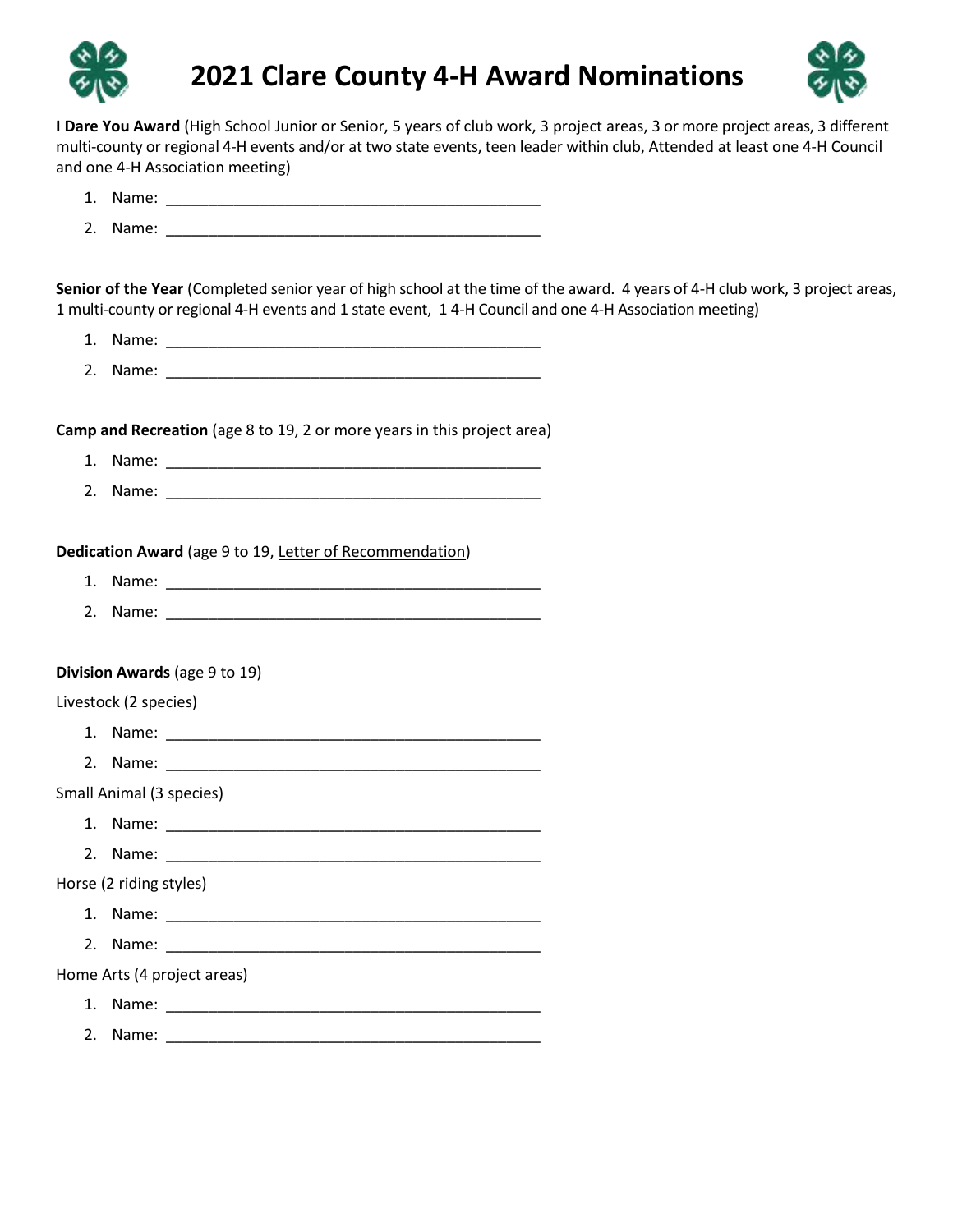



**County Medal Awards** (age 8 to 19, 2 or more years in the project area and completed during nomination year as a 4-H project)

| 4            | $ -$  | -     |
|--------------|-------|-------|
| <b>.</b>     | ᇭᇉ    | lub   |
| <sup>-</sup> | M     | -     |
|              | απις. | ⊂lub' |

**Parent of the Year** (Cannot be a leader, parent or guardian of a 4-H member, helped in Food Stand or Milk Booth, letter of recommendation)

- 1. Name: \_\_\_\_\_\_\_\_\_\_\_\_\_\_\_\_\_\_\_\_\_\_\_\_\_\_\_\_\_\_\_\_\_\_\_\_\_\_\_\_\_\_\_\_\_\_\_\_\_\_ \_\_\_\_\_\_\_\_\_\_\_\_\_\_\_\_\_\_\_\_\_\_\_\_\_\_\_\_
- 2. Name: \_\_\_\_\_\_\_\_\_\_\_\_\_\_\_\_\_\_\_\_\_\_\_\_\_\_\_\_\_\_\_\_\_\_\_\_\_\_\_\_\_\_\_\_\_\_\_\_\_\_\_ \_\_\_\_\_\_\_\_\_\_\_\_\_\_\_\_\_\_\_\_\_\_\_\_\_\_\_

**The Sherry E. Landon Family of the Year** (Family household can win once, letter of recommendation)

- 1. Names of Family Members: \_\_\_\_\_\_\_\_\_\_\_\_\_\_\_\_\_\_\_\_\_\_\_\_\_\_\_\_\_\_\_\_\_\_\_\_\_\_\_\_\_\_\_\_\_\_\_\_\_\_\_\_\_\_\_\_\_\_\_\_\_\_\_\_\_\_\_\_\_
- 2. Names of Family Members: \_\_\_\_\_\_\_\_\_\_\_\_\_\_\_\_\_\_\_\_\_\_\_\_\_\_\_\_\_\_\_\_\_\_\_\_\_\_\_\_\_\_\_\_\_\_\_\_\_\_\_\_\_\_\_\_\_\_\_\_\_\_\_\_\_\_\_\_\_

**4-H Alumni of the Year** (current or past 4-H leader or volunteer, former 4-H member, leader, resource person, council member, committee member, or in some other way that makes a significant impact on a part of the county program, letter of recommendation)

- 1. Name: \_\_\_\_\_\_\_\_\_\_\_\_\_\_\_\_\_\_\_\_\_\_\_\_\_\_\_\_\_\_\_\_\_\_\_\_\_\_\_\_\_\_\_\_\_\_\_\_\_\_ \_\_\_\_\_\_\_\_\_\_\_\_\_\_\_\_\_\_\_\_\_\_\_\_\_\_\_
- 2. Name: \_\_\_\_\_\_\_\_\_\_\_\_\_\_\_\_\_\_\_\_\_\_\_\_\_\_\_\_\_\_\_\_\_\_\_\_\_\_\_\_\_\_\_\_\_\_\_\_\_\_ \_\_\_\_\_\_\_\_\_\_\_\_\_\_\_\_\_\_\_\_\_\_\_\_\_\_\_

**Friend of 4-H Award** (Open to businesses, organizations and individuals, letter of recommendation)

- 1. Name: \_\_\_\_\_\_\_\_\_\_\_\_\_\_\_\_\_\_\_\_\_\_\_\_\_\_\_\_\_\_\_\_\_\_\_\_\_\_\_\_\_\_\_\_\_\_\_\_\_\_\_ \_\_\_\_\_\_\_\_\_\_\_\_\_\_\_\_\_\_\_\_\_\_\_\_\_\_\_
- 2. Name: \_\_\_\_\_\_\_\_\_\_\_\_\_\_\_\_\_\_\_\_\_\_\_\_\_\_\_\_\_\_\_\_\_\_\_\_\_\_\_\_\_\_\_\_\_\_\_\_\_\_\_ \_\_\_\_\_\_\_\_\_\_\_\_\_\_\_\_\_\_\_\_\_\_\_\_\_\_\_